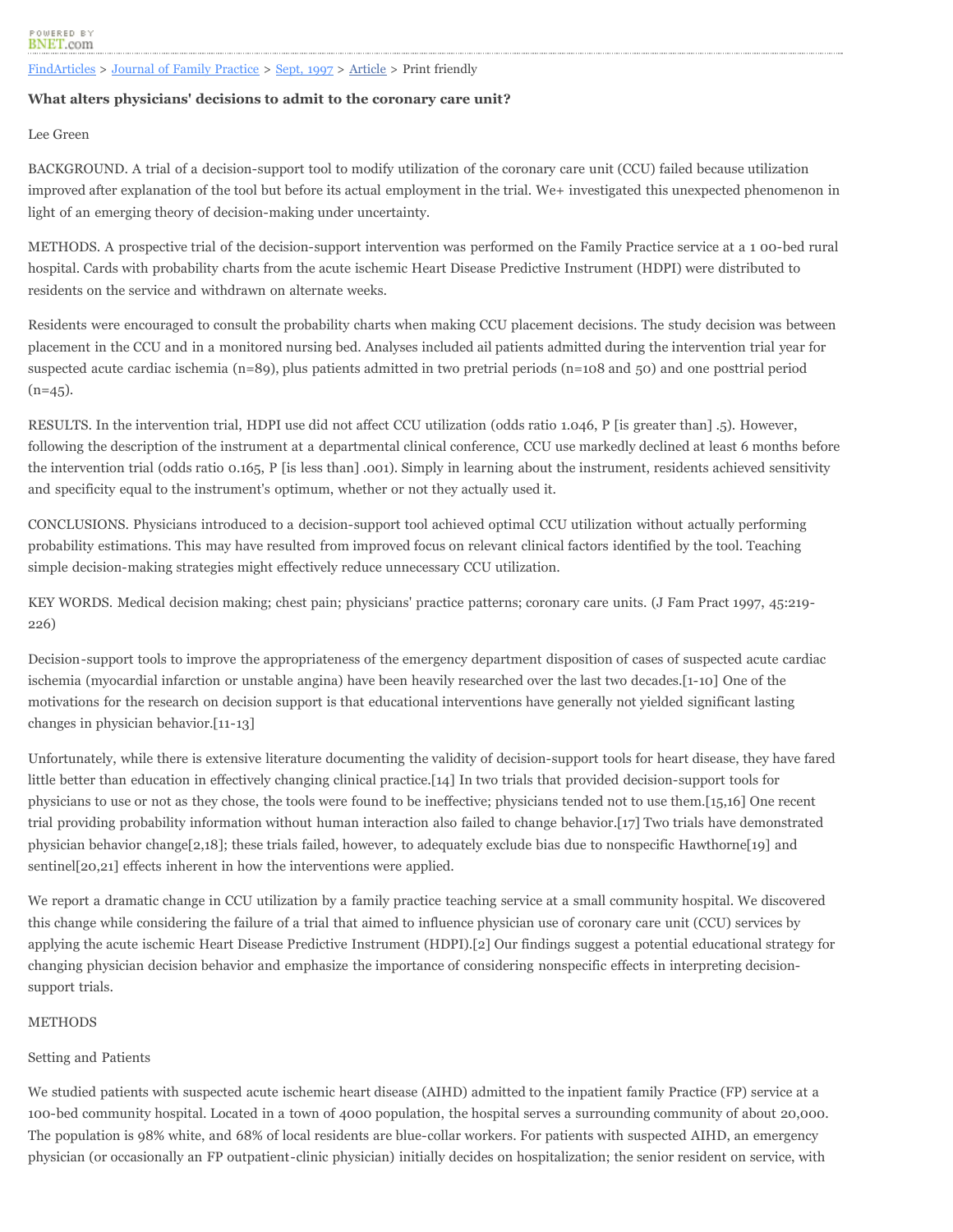the approval of the attending physician, then decides whether the patient should be placed in the CCU or in a regular nursing bed with ECG telemetry. No administrative incentives, sanctions, or other activities aimed at reducing CCU utilization were initiated at this hospital during any of the study periods.

A retrospective review of all AIHD admissions to the FP service between January 1984 and September 1985 demonstrated very high CCU utilization.[9] In November of 1987, the lead author presented his findings along with a description of the HDPI at a departmental conference. The HDPI is a logistic formula for calculating the probability that a patient has acute ischemic heart disease.[2] It generates a probability score from seven historical and ECG findings, scored dichotomously as present or absent. Subsequently, the appropriateness of CCU utilization was often questioned at department morbidity and mortality conferences.

## Intervention Procedure

The week before July 1, 1988, the lead author sent to all FP residents a memorandum explaining the study, presenting the literature in support of the HDPI, and outlining the dimensions of the problem of inappropriate CCU utilization. Beginning July 1 and continuing for 1 year, we used an ABAB reversal design: pocket-sized plastic-laminated cards bearing tables the HDPI's probabilities[22] (Figures 1 and 2) were alternately distributed and withdrawn weekly. As residents rotated through the service and the call schedule, all were exposed to the cards for 2 of their 4 weeks on service, and on one half of their call nights.

#### DATA COLLECTION

The intervention was carried out between July 1, 1988, and June 30, 1989. The medical records of all FP patients aged 35 and older admitted to the hospital during this period were examined, and those admitted for suspected AIHD were collected. Subsequently, we also identically abstracted records for the 6 months preceding and the 6 months following the intervention. A graduate research assistant abstracted each record for demographic information, admission and discharge diagnoses, CCU utilization, peak creatine kinase (CK) level and MB fraction, complications (sustained ventricular arrhythmias, high-grade block, congestive failure, and reinfarction), and HDPI score. All residents who admitted patients during the intervention trial also took part in an unstructured interview designed to assess the instrument's adoptability potential.[23]

## Analysis

In reporting our results, we refer to four periods in chronological order of admission dates: period 1 comprises the original retrospective data[9]; period 2 encompasses admissions during the 6 months preceding the intervention; period 3 is made up of admissions during the intervention; and period 4 constitutes admissions during the 6 months following the intervention.

Univariate statistical comparisons were performed, using one-way analysis of variance for interval data and chi-square testing for categorical data. Likelihood-ratio chi-square tests were used when 2x2 comparisons were made. The Kolmogorov-Smirnov statistic was used to compare distributions. Logistic regression was used for all multivariable analyses.

Considering only intervention trial (period 3) patients, we tested the intervention study hypothesis by determining whether the reversal phase (the week using the HDPI, as compared with the week not using the HDPI) was a significant predictor of CCU placement in a logistic regression model. Other independent variables in the model were age, patient sex, physician sex, and HDPI score.

The results of the intervention trial suggested that CCU utilization behavior was much different from the behavior previously experienced at this hospital. To elucidate this, we analyzed CCU utilization in a logistic regression model as a function of time, using as independent variables patient age, sex, HDPI score, and dummy variables for periods 1 through 4. We also plotted the sensitivity and specificity of residents' admission decisions against the HDPI's receiver operating characteristic (ROC) curve. The ROC curve graphically displays the tradeoff between sensitivity and specificity when different cutoff points (in this case, HDPI score) are used to denote a positive test. For the resident placement in the CCU was considered a positive test. We designated the occurrence of myocardial infarction (defined as an elevation of CK above 150 IU/L with MB fraction more than 5% of total CK) as true disease. The HDPI predicts acute ischemic heart disease, not just myocardial infarction (MI); however, for consideration of the need for CCU admission, MI serves as a reasonable proxy.

# RESULTS

## Patients

The numbers and characteristics of patients admitted during each of the four periods are displayed in Table 1. Patients did not differ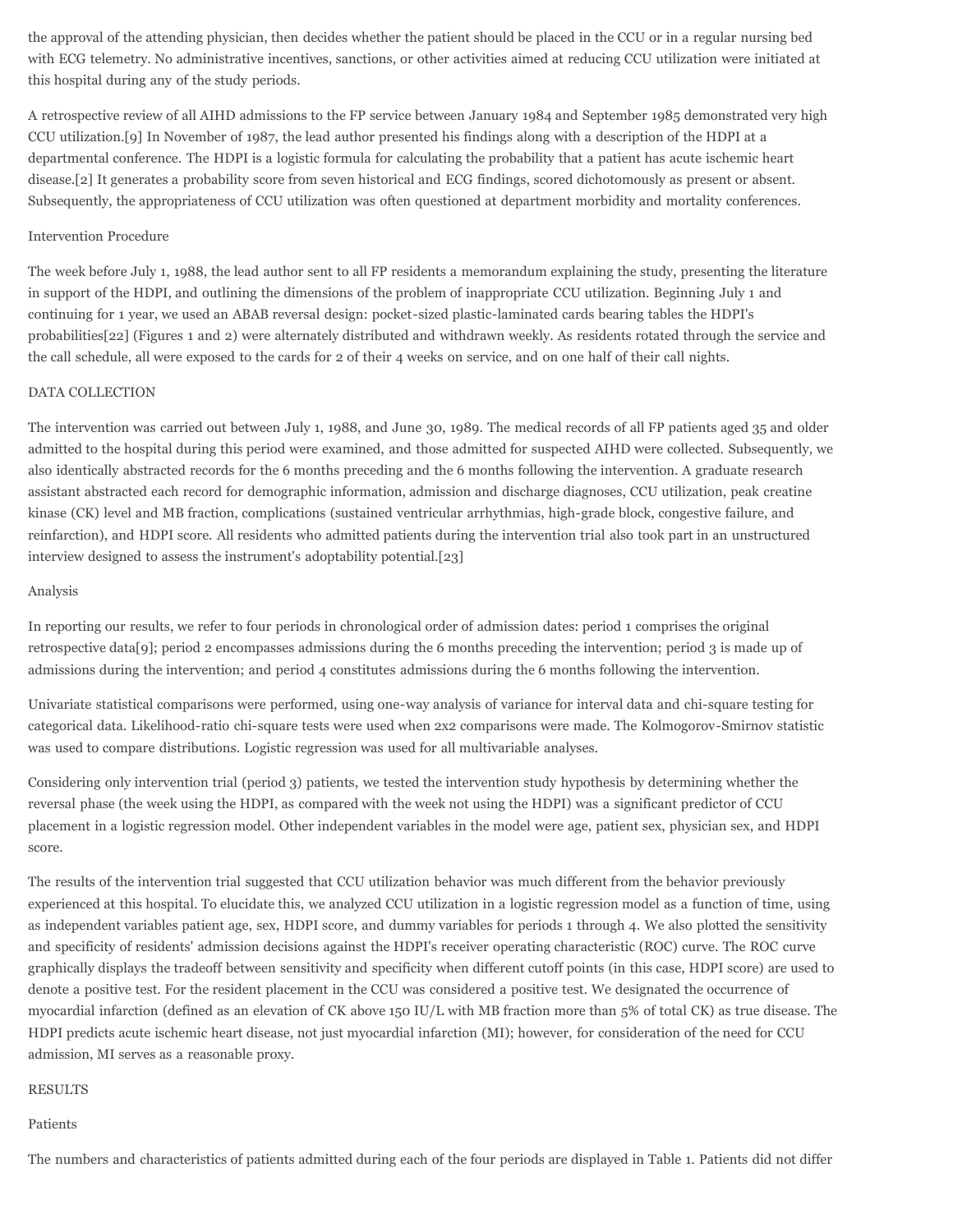significantly over the periods by HDPI score  $(F(3) = 1.90, P$  [is greater than] .2; Kolmogorov-Smirnov D for period 1 compared with periods 2 through  $4 = 0.125$ , P [is greater than] .2), sex [Chi.sup.2](3) = 5.92, P [is greater than] .1), or occurrence of MI  $[Chi,sup.2](3) = 1.50$ , P [is greater than] .6). The periods did differ by age  $(F(3) = 3.61, P = .014)$ . Subsequent analyses used multivariate logistic regression models to control for the age difference between periods.

Logistic Regression Results in Analysis of CCU Utilization

| Variable                | Weight  | Odds Ratio (95% CI)         |
|-------------------------|---------|-----------------------------|
| Age                     | 0.012   | $1.128(*)$ $(0.923-1.38)$   |
| Male sex                | 0.81    | $2.25(1.26-4.02)$           |
| HDPI score              | 2.66    | 1.95(dagger) (1.39-2.73)    |
| Period 2[double dagger] | $-1.80$ | 0.165(dagger) (0.069-0.398) |
| Period 3\$              | $-1.93$ | $0.145 (0.066 - 0.316)$     |
| Period 4\$              | $-1.74$ | $0.175 (0.069 - 0.443)$     |

Could our introduction of the HDPI have been sufficient to bring about this major behavioral change? Although much of the literature on changing physician behaviors has been disappointing, individual or small group sessions to influence drug-prescribing behavior have had significant impact in some settings.(28) Soumerai and Avorn(29) identified 11 important components of successful drug detailing and academic counter-detailing: (1) defining specific problems and objectives; (2) identifying physician motivations for use of a product; (3) establishing credibility; (4) targeting high-potential physicians; (5) involving opinion leaders; (6) two-sided communication; (7) promoting active learner involvement; (8) repetition and reinforcement; (9) use of brief graphic print materials; (10) offering practical alternatives; and (11) selection and training. Introducing the HDPI at a departmental conference and mentioning the appropriateness of CCU admissions in subsequent conferences arguably met many of these criteria (specifically 1, 3 through 8, and 10). Residents had been very high utilizers of CCU services, and a workable alternative (telemetry monitoring outside the CCU) was available. Department conferences were small and relatively interactive in the late 1980s, and the small number of faculty had high credibility with residents. The HDPI's introduction and the conferences appear to have "detailed" the cues of genuine predictive utility.

The unstructured interviews with the FP residents after completion of their time on service lend support to this belief. While the residents could not recall actual probability scores from the chart of predictive instrument probabilities (Figures 1 and 2) they could accurately recall the factors on which the probabilities were based, even several months following completion of the project.

Could a simple cognitive strategy such as a PMM, used by a resident with the correct cues, provide such impressive results? In addition to the residents' performance, Figure 3 is marked with points for the performance of two examples of PMMs: simple tallying, and "take the best." The simple tally is positive if more than two of the HDPI factors are present, negative if not. "Take the best" is positive if the patient has: (1) ST segment changes, or (2) a chief complaint of chest pain plus any one other factor. From the ROC curve, it is apparent that both these simple PMMs performed as well as the HDPI and as well as the residents. More important, both simple PMMs provide examples of how a physician could make decisions equal in accuracy to the HDPI after simply seeing it, ie, without actually calculating probabilities.

These findings are potentially very useful to the primary care physician and to the primary care teacher. The medical decision-making literature contains the unspoken presumption that the human decision process is flawed,(30) and hence must be supplemented by or replaced with decision-analytic or regression-derived decision-support models. Our unexpected findings suggest, on the contrary, that the physician's decision process may perform as well as the best available logistic regression model in at least some situations. The key to such performance is selection of the correct cues. A validated decision-support tool can identify those cues, and a simple intervention can communicate them effectively.

Unexpected findings are seldom unequivocally interpretable, as the experiments in which they were discovered were not designed with them in mind. Our results are no exception. Although we can show the educational hypothesis to be plausible, we cannot exclude all other possible explanations. Our data make it more likely than other possibilities. This study was performed in a small community hospital, the study problem is well defined and circumscribed, and there is a good decision-support tool correctly identifying the important clinical data. To what extent our findings would hold in other settings remains unclear.

#### CONCLUSIONS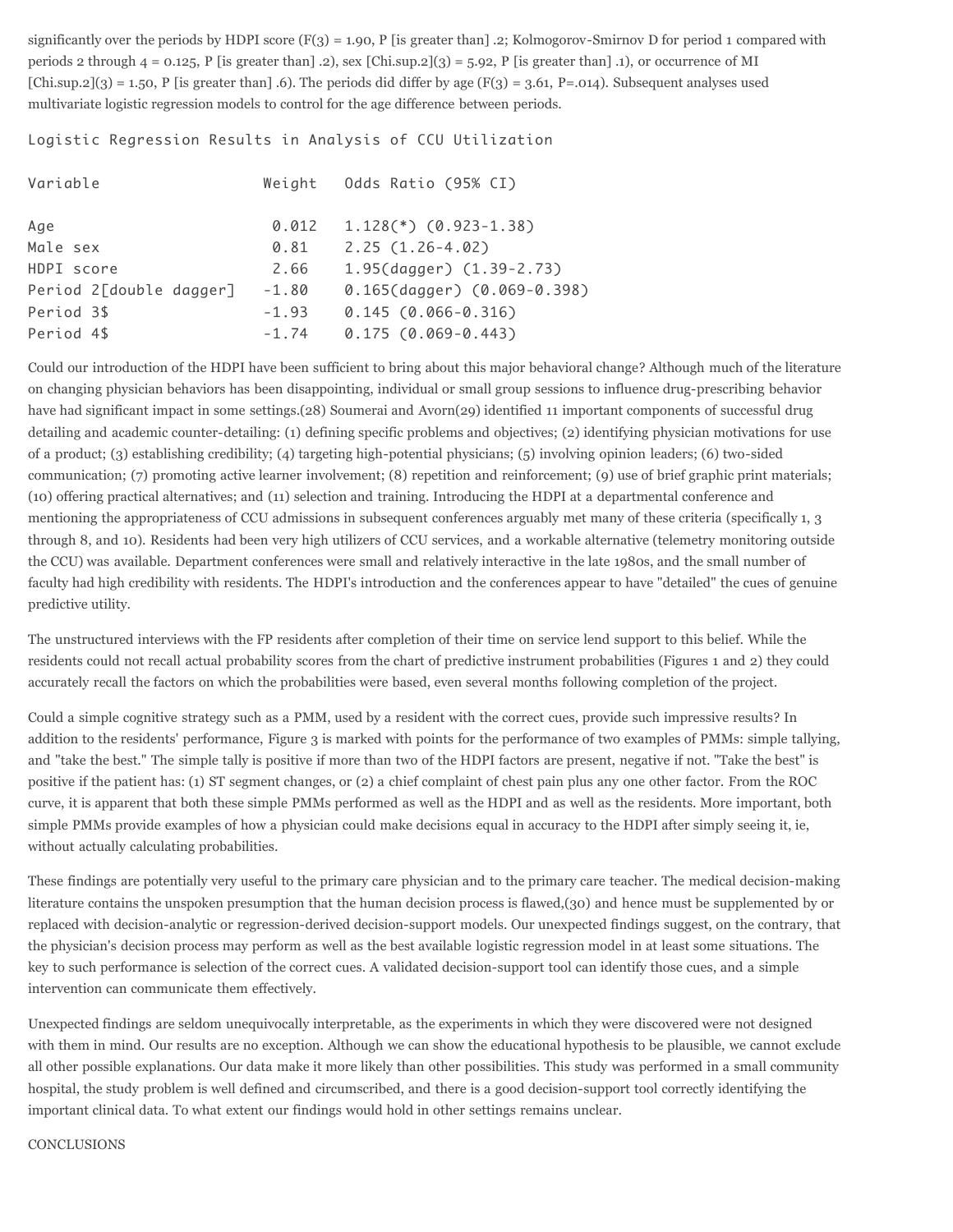In a setting where a pattern of excessive use existed previously, we found that optimal use of the CCU was achieved following education about, but without the actual use of, a decision-support tool. Explicit probability calculation was not necessary in order to change decision-making.

Existing decision-making research tends to consider typical clinical decision-making inherently defective, and seeks to replace or reform it. These results suggest the possibility of developing strategies, based on the latest judgment and decision-making theory, that could build on the strengths of, rather than seek to replace, clinicians' reasoning. Such strategies could be taught quickly and at low cost. How broadly this technique might be applied remains to be determined.

## REFERENCES

[1.] Pozen M, D'Agostino R, Mitchell J. The usefulness of a predictive instrument to reduce unappropriate admissions to the coronary care unit. Ann Intern Med 1980; 92:23842.

[2.] Pozen M, D'Agostino R, Selker H. A predictive instrument to improve coronary-care-unit admission practices in acute ischemic heart disease: a prospective multicenter clinical trial. N Engl J Med 1984; 310:1273-8.

[3.] Brush JJ, Brand D, Acampora D. Use of the initial electrocardiogram a predict in-hospital complications of acute myocardial infarction. N Engl J Med 1985; 312:1137-41.

[4.] Tierney W, Roth B, Psaty B. Predictors of myocardial infarction in emergency room patients. Crit Care Med 1985; 13:526-31.

[5.] Goldman L, Weinberg M, Weisberg M. A computer-derived protocol to aid in the diagnosis of emergency room patients with acute chest pain. N Engl J Med 1982; 307:588-96.

[6.] Lee T, Cook E, Weisenberg M. Acute chest pain in the emergency ward: identification and evaluation of low risk patients. Arch Intern Med 1985; 145:65-9.

[7.] Diamond G, Forrester J. Analysis of probability as an aid in the clinical diagnosis of coronary-artery disease. N Engl J Med 1979; 300:1350-8.

[8.] Rouan G, Lee T, Cook E, Brand D, Weisberg M, Goldman L. Clinical characteristics and outcome of myocardial infarction in patients with initially normal or nonspecific electrocardiograms (a report from the Multicenter Chest Pain Study). Am J Cardiol 1989; 64:1087-92.

[9.] Green L, Smith M. Evaluation of two acute cardiac ischemia decision-support tools in a rural family practice. J Fam Pract 1988; 26:627-32.

[10.] Davison G, Suchman Al, Goldstein BJ. Reducing unnecessary coronary care unit admissions: a comparison of three decision aids. J Gen Intern Med 1990; 5:474-9.

[11.] Schroeder SA. Strategies for reducing medical costs by changing physicians' behavior efficacy and impact on quality of care. Int J Technol Assess Health Care 1987; 3:39-50.

[12.] Eisenberg JAL Physician utilization. The state of research about physicians' practice patterns. Med Care 1985; 23:461-83.

[13.] Axt-Adam P, van der Wouden JC, van der Does E. Influencing behavior of physician ordering laboratory tests: a literature study. Med Care 1993; 31:784-94.

[14.] Lee TH. Evaluating decision aids: the next painful step. J Gen Intern Med 1990; 5:528-9.

[15.] Corey GA, Merenstein JH. Applying the acute ischemic heart disease predictive instrument. J Fam Pract 1987; 25:127-33.

[16.] Pearson SD, Goldman L, Garcia TB, Cook EF, Lee TH. Physician response to a prediction rule for the triage of emergency department patients with chest pain. J Gen Intern Med 1994; 9:241-7.

[17.] Lee TH, Pearson SD, Johnson PA, et al. Failure of information as an intervention to modify clinical management. A time-series trial in patients with acute chest pain. Ann Intern Med 1995; 122:434-7.

[18.] Sarasin FP, Reymond JM, Griffith JL, et al. Impact of the acute cardiac ischemia time-insensitive predictive instrument (ACI-